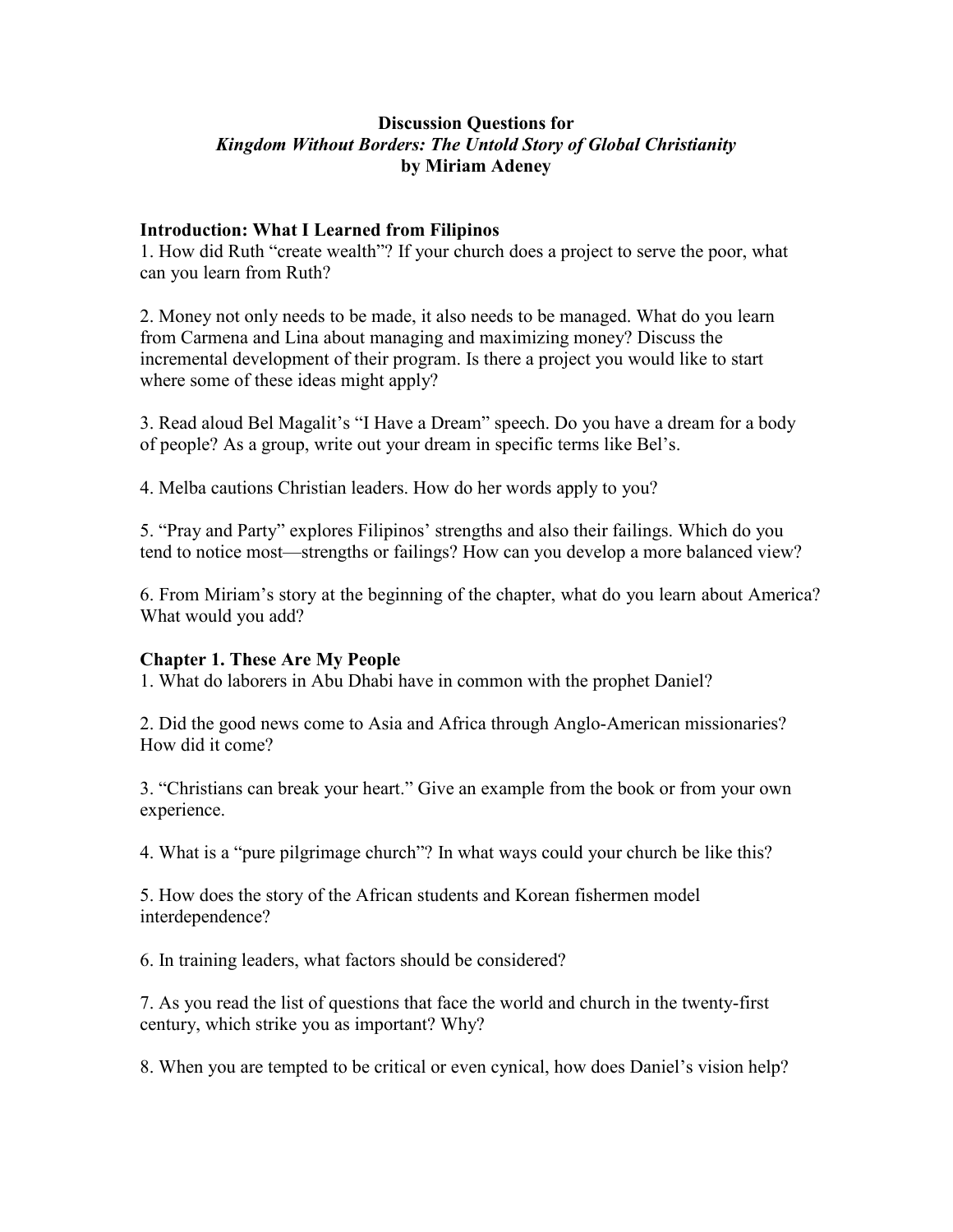## **Chapter 2. China: The Elephant in the Room**

1. "China is the 'elephant in the room.'" Give details that support this.

2. What are the three major kinds of churches in China? How are they different?

3. How does the government justify restrictions on churches? What restrictions are common? Is there any freedom to witness?

4. When you read the story of "The Playboy," what pleasures and tensions do you see in the lifestyle of modern professionals in China? How does the gospel speak to these people?

5. Of the three stories of contemporary Chinese martyrs—Wang, Steven and the Shi family—which one will you remember longest? Why?

6. Describe a major Chinese mission movement. Tell the story of Simon Zhou.

7. Do Chinese need to learn to adapt to minority cultures when they do mission interethnically? Why? Tell the story of Wang and Liang.

8. In the Chinese church as a whole, how important are those who live outside China? What resources and competencies do they contribute to China and to the church worldwide?

9. Hundreds of thousands of Chinese study in North American universities. How could your church or small group befriend Chinese in the college that is nearest to you?

10. God gives courage; several stories in this chapter show this. How does this apply to you? Where do you need courage?

### **Chapter 3. Word**

1. When you read about Ann Judson, what costs of Bible translation do you see? Discuss Ann's life.

2. In what ways is the Bible important for our lives? In what ways is it a mystery?

3. People in different contexts interpret the Bible differently. Sometimes this goes too far. What are signs that that might be happening? What principles can we follow to safeguard our interpretations?

4. When Africans read the Bible, what are some themes they emphasize? As you learn about this, how does it expand your own understanding?

5. What does a dog gnawing on a bone have to do with the Bible?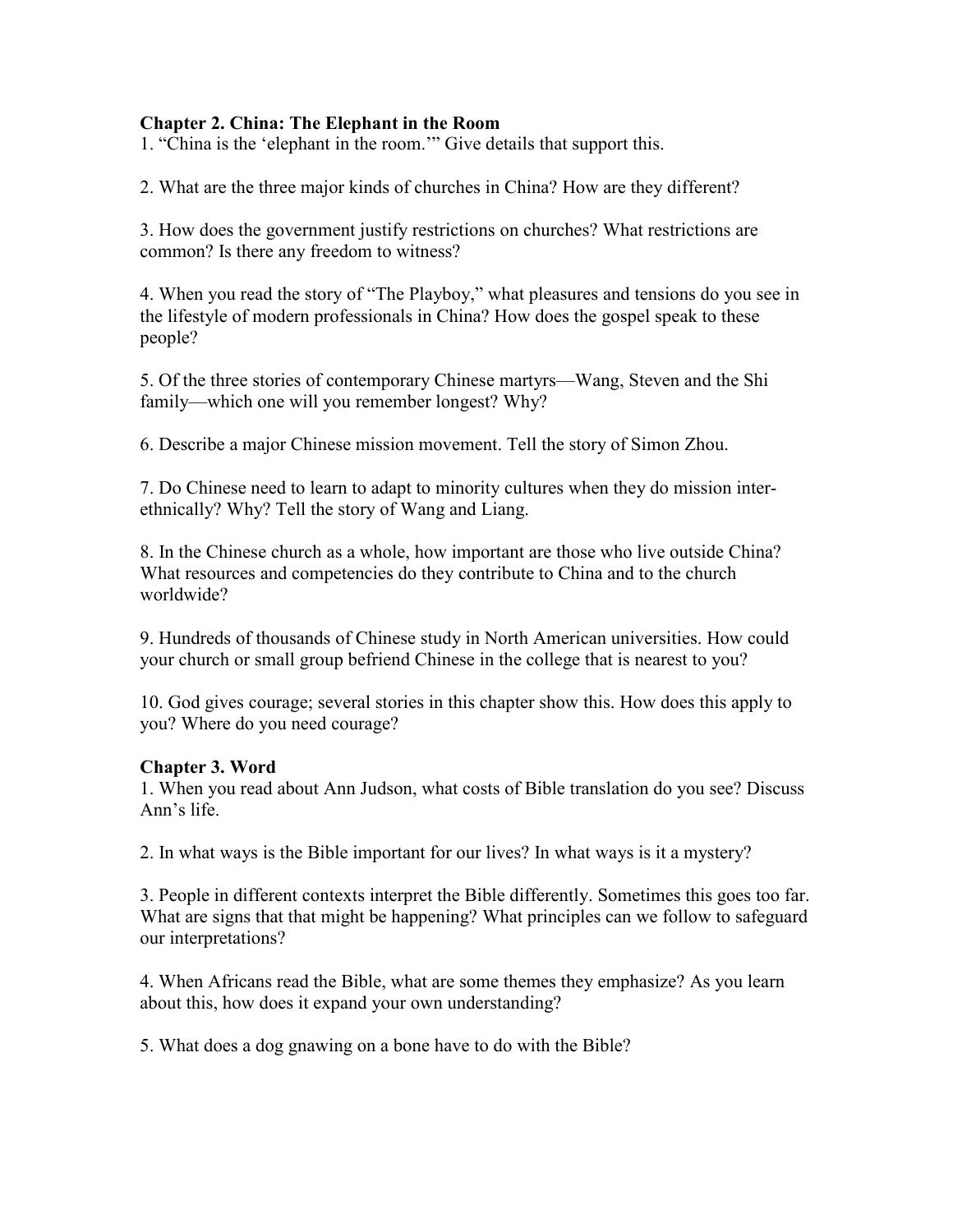6. List verses about the Bible cited in this chapter. Which one speaks to you most powerfully? Why?

## **Chapter 4. Latin America: Pulsating Passion**

1. How are Latin American churches helping the poor? Give examples.

2. Being "born again" in Jesus often stimulates literacy, community organizational skills, and more accountable husbands and fathers. Explain and discuss.

3. Why did the Marxist Shining Path movement target Christians?

4. Documents of the Peruvian Peace and Hope Commission weave Bible teaching with current events. Are there issues in our own communities where we should try to do this?

5. When you read the history of the past fifty years, how does this help you understand Latin America better?

6. Why did "liberation theology" develop? When? What are its strengths? What are some possible weaknesses?

7. Pablo Deiros lists ten dangers for Latin American churches. Do any of these apply to your church?

8. What surprises you about Christians among the tribes? What problems do tribal people face?

9. Describe the birth of a Brazilian mission. Describe Brazilian Antonia van der Meer on the field in Africa.

10. When Latin Americans migrate to the U.S. to find work, how may they be missionaries? Are there any immigrants in your community who hold this vision? How could you find out?

11. After missions are born, they need to mature. What specific recommendations do Carlos Pinto and Antonia van der Meer make? Could these apply to our ministry too?

# **Chapter 5. Spirit**

1. What does the Spirit have to do with ecology?

2. How do the Spirit and the Word balance each other?

3. Is Sundar Singh a practical model for us? In what ways?

4. Of J. I. Packer's five questions about the Spirit, which one convicts you? Which one offers a helpful corrective for your church?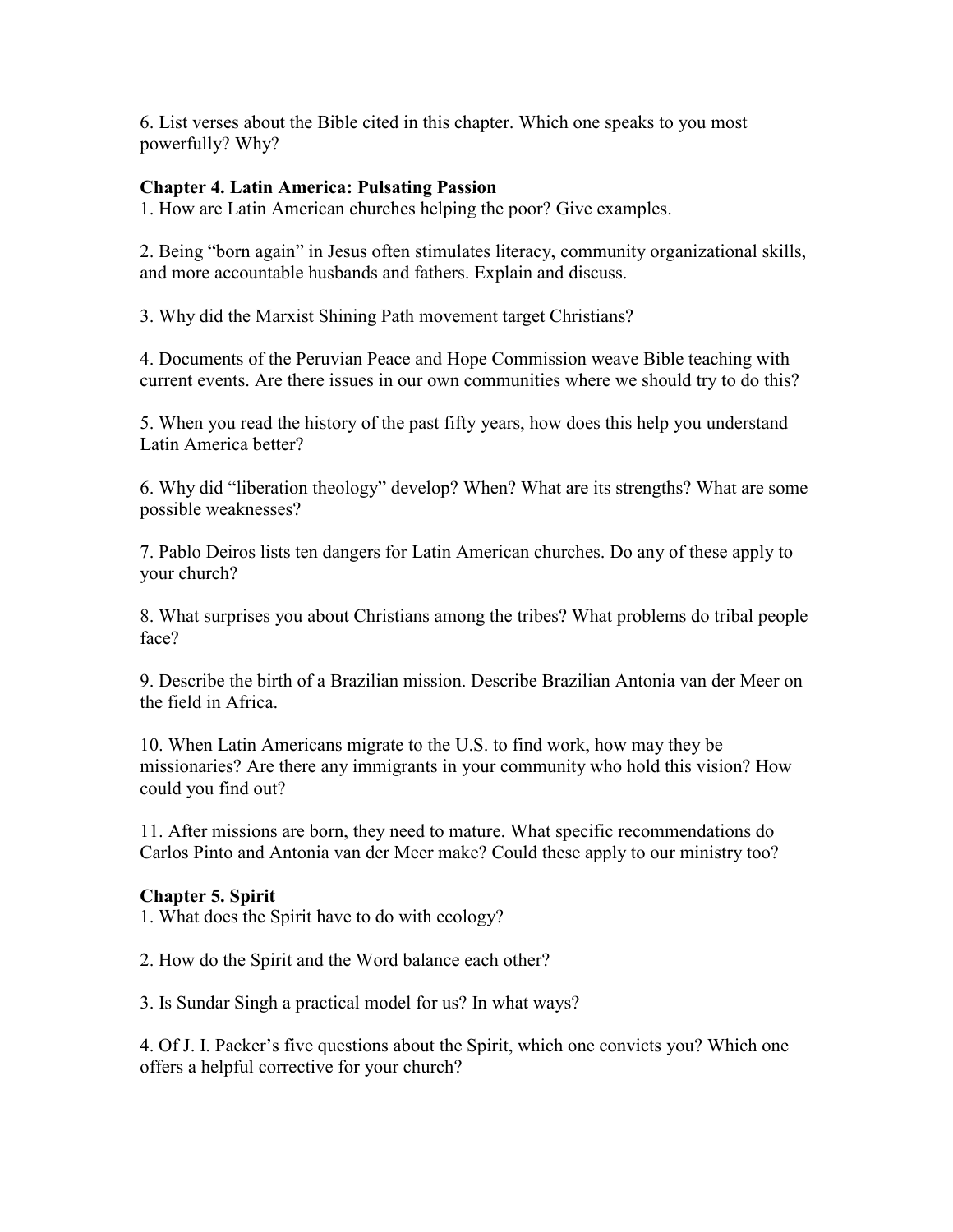5. Consider Daniel in Argentina, Vishal and Ruth in India, Aisha and Faridah in their Muslim country, and Mannu in Nepal. What do you learn about the Spirit from these stories?

6. Some people who think they follow the Spirit actually veer into heresy and cause harm. To avoid this in independent African churches, five questions have been raised. Are any of these relevant for your church?

7. What did Hudson Taylor learn about the Spirit? Do you experience this?

8. According to theologian Minnie Abrams, what is the purpose of being filled with the Spirit?

9. Is mystery something to conquer?

# **Chapter 6. Muslim World: Axis of Hope**

1. When Muslims forbid conversions, do they think they are helping their community? Why?

2. What is positive about Muslim cultures? about Iranian culture?

3. Persecution threatens Iranian believers. What forms does this take?

4. In what ways is the Iranian church "mature"?

6. How old is Iranian Christianity? Describe various waves of witness.

7. Name three things that you learn about missionary work in this chapter. After reading it, what do you appreciate about missionaries?

8. List four points to emphasize in witness to Muslims. Discuss these.

9. What are four dangers in over-contextualization?

# **Chapter 7. Catastrophe**

1. What is the difference between charity, development and advocacy? Why do these differences matter?

2. Before we begin a community development program, what six guidelines should we consider? Discuss these.

3. Sometimes "sustainable development" conflicts with "integrated development." Why? What are the strengths of each?

4. When people become Christians, does this affect their interest in development?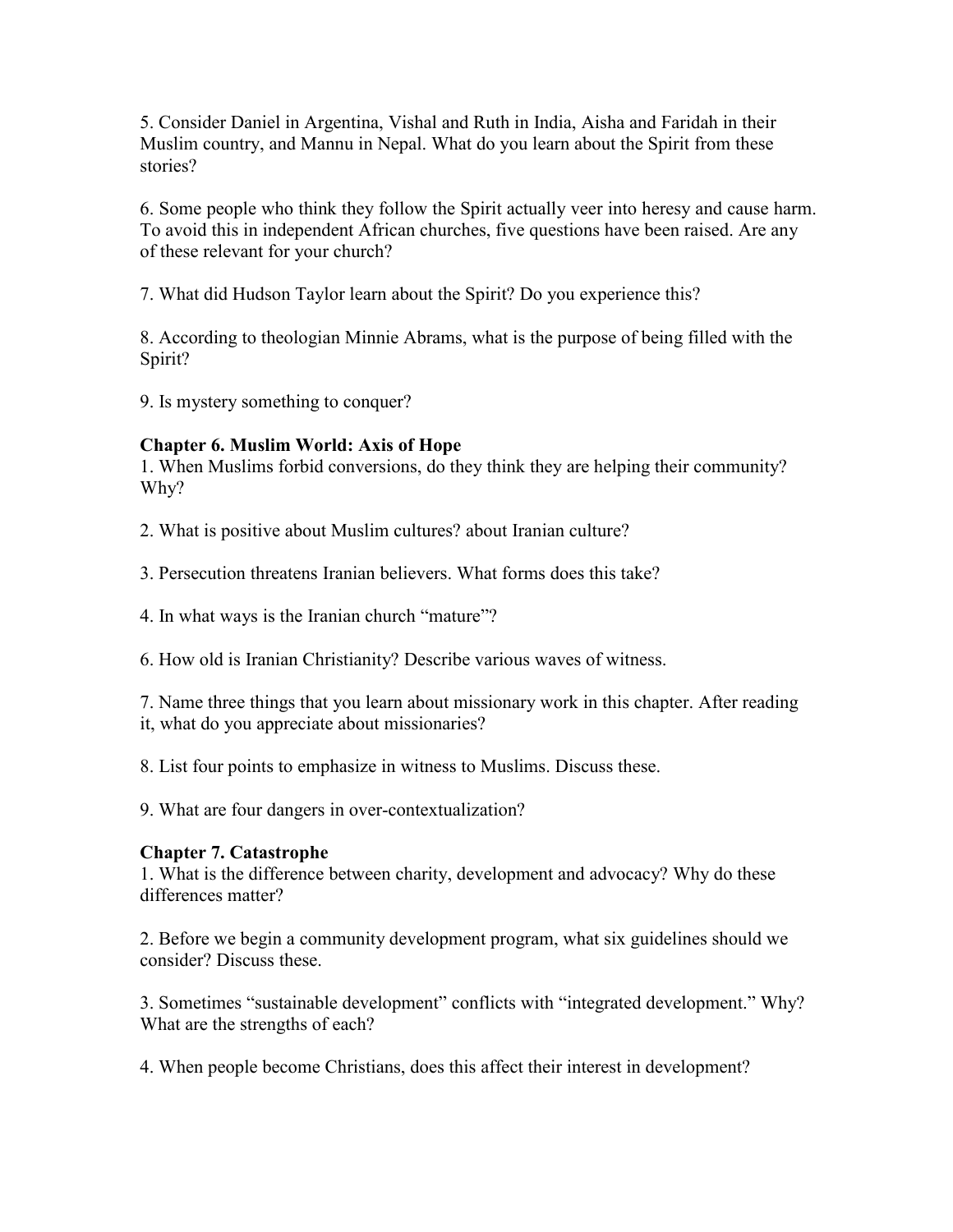5. To help grow more food, what does ECHO offer?

6. Before setting up a microloan program in a poor community, what criteria should be considered?

7. Some problems, like international debt or AIDS or adequate water, are transnational. Give an example of a movement that has made a big difference at this level.

8. Think about the Uganda farmers, the Filipino fishermen, the Peruvian egg seller, the tribal coffee growers and the Middle Easterners who were suspicious of the pump. What do you learn from these stories?

9. In a disaster, Ajith Fernando asks eight questions. Which ones do you tend to overlook?

## **Chapter 8. Hindu World: Mystic Servants**

1. What is India's population? What percent are under the age of thirty?

2. "Dharmics" and "Dalits" are Hindus with very different concerns. What do Dharmics value? What do Dalits value?

3. What is Hindutva? Why is it important for Christians?

4. Tilak models a Christian thinking biblically in the context of his culture. Compare his contextual Indian Christian thinking with contextual Chinese Christian thinking (chap. 2), contextual African Christian chinking (chap. 3), contextual Latin American Christian thinking (chap. 4), and contextual thinking of Jesus' people in the Muslim world (chap. 6). How is each "ethnotheology" unique?

5. Consider the stories of Tilak, Rochunga, Garuammal, Vishal and Ruth, Pandita Ramabai, and the ideas of K Rajendran and E. Stanley Jones. From these examples, list two things that you can apply in your own setting.

6. On issues of class and gender, where has the Indian church failed, according to Ambedkar? On the other hand, where has it provided a shining example for all Indians?

7. Mention two examples of Indian ministries—churches, training schools or missions. Give an example of an expatriate Indian Christian's ministry.

8. Which of the Best Practices in Mission are important for your church's ministry? Which are important specifically for India?

### **Chapter 9. Song**

1. Give an example of a story or song that has taught Christian ideas powerfully in a particular cultural context. What impressed you about this example?

2. From God's perspective, how important are stories?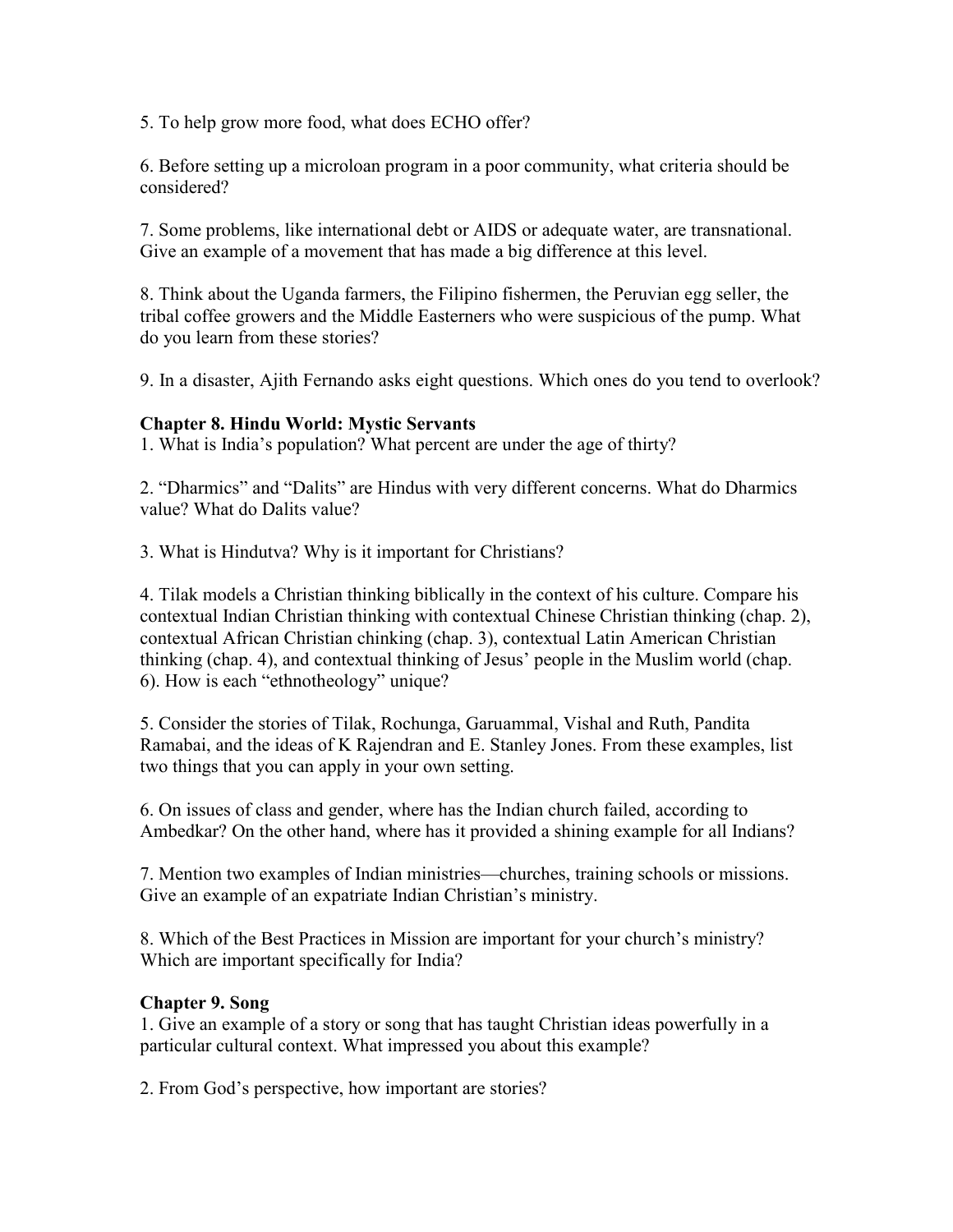3. What are the functions of songs? Describe African American spirituals. Describe the songs in the rain forest. Could you expand the function of songs in your own worshiping community? How?

4. Do Christians need to read? To answer this question responsibly, what factors do you need to consider?

5. When teachers use stories, songs, dramas, etc., do they run a risk of nurturing an unbalanced theology? How can we guard against that?

6. Does it matter whether books are written by local people? Tell the stories of Hilmy of Malaysia and Patricia of Peru.

7. What surprised you about the statistics on Internet evangelism?

8. From this chapter, what do you learn about art? Do you know any artists who would be interested in talking about song and story in churches in other cultures?

## **Chapter 10. Africa: When You Go Through Fire**

1. How has Africa shaped the Christian mind?

2. What did foreign missionaries bring to Africa? What have African missionaries contributed? Describe the Nigerian who began university ministry in Equatorial Guinea.

3. Rape is traumatic. How can victims be helped?

4. Ethnic violence causes deep wounds. Describe an effective trauma healing workshop. Describe Nestor's "third cheek" philosophy.

5. What are the characteristics of a "failed state"? How is it possible for oil-rich countries to have many poor citizens?

6. Does God want us to be rich? Discuss "prosperity gospel." Does your own Christian circle incline toward a gospel of prosperity, consciously or unconsciously?

### **Chapter 11. Way of the Cross**

1. Persecution in Afghanistan is fierce. Tell the stories of Qazi Abdul Karim and Zia.

2. Where else do Christians suffer? Contrast the experiences of Rami Ayyad in Palestine with Elizabeth in Southeast Asia.

3. Who is the supreme model for Christians who suffer? Note the Bible texts on suffering in this chapter. Which text comforts and encourages you?